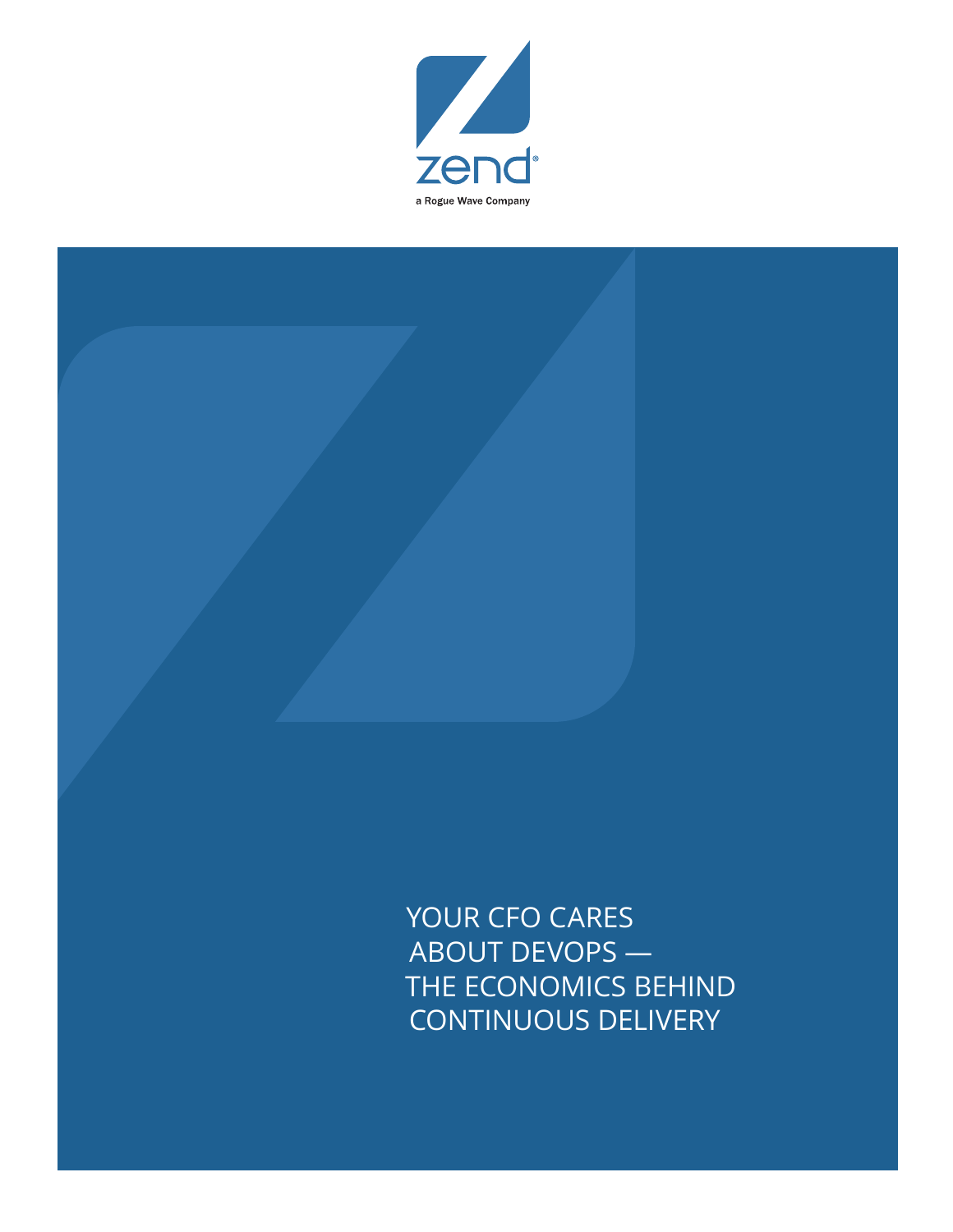Applications are a key driver to the growth and success of a business. Visibility into application performance and the efficiency of the software development lifecycle reaches far beyond IT and well into business stakeholders. Applications are complex and fast-evolving, and with the expansion of mobile and web consumption demanding flexibility to handle constant requirement changes effectively, businesses are forced to reassess their application delivery strategies.

New software development methodologies have emerged to address the need for agility starting from development practices to full automation of the software release process. This collection of best practices have matured into the continuous delivery (CD) process, which applies industrialization concepts to software. Designed to streamline and accelerate software delivery while ensuring that reliable software is released, CD creates an alignment between the application and changing business needs. The principles of CD find their roots in the DevOps movement, established to bridge traditional gaps between software development and the operations team running applications. DevOps automates manual testing and release processes by replacing them with scripted procedures. It extends Agile development in building applications incrementally to include the full integration, testing, and validation phases. By streamlining application delivery across the entire development lifecycle, applications can be iteratively developed, automatically packaged and tested, and then released to production in a rapid, consistent manner. The CD paradigm establishes the notion of an ever evolving production-ready version of the application in a functional, deployable state throughout its lifetime. Adopting CD allows companies to realize direct financial benefits averaging 19 percent in revenue increase<sup>1</sup>. Application maintenance costs reduction and efficient utilization of IT staff increase these gains in addition to less tangible benefits such as customer satisfaction, brand reputation, and quality perception.

<sup>&</sup>lt;sup>1</sup> "<u>TechInsights Report: What Smart Businesses Know about DevOps</u>", CA Technologies, September 2013.

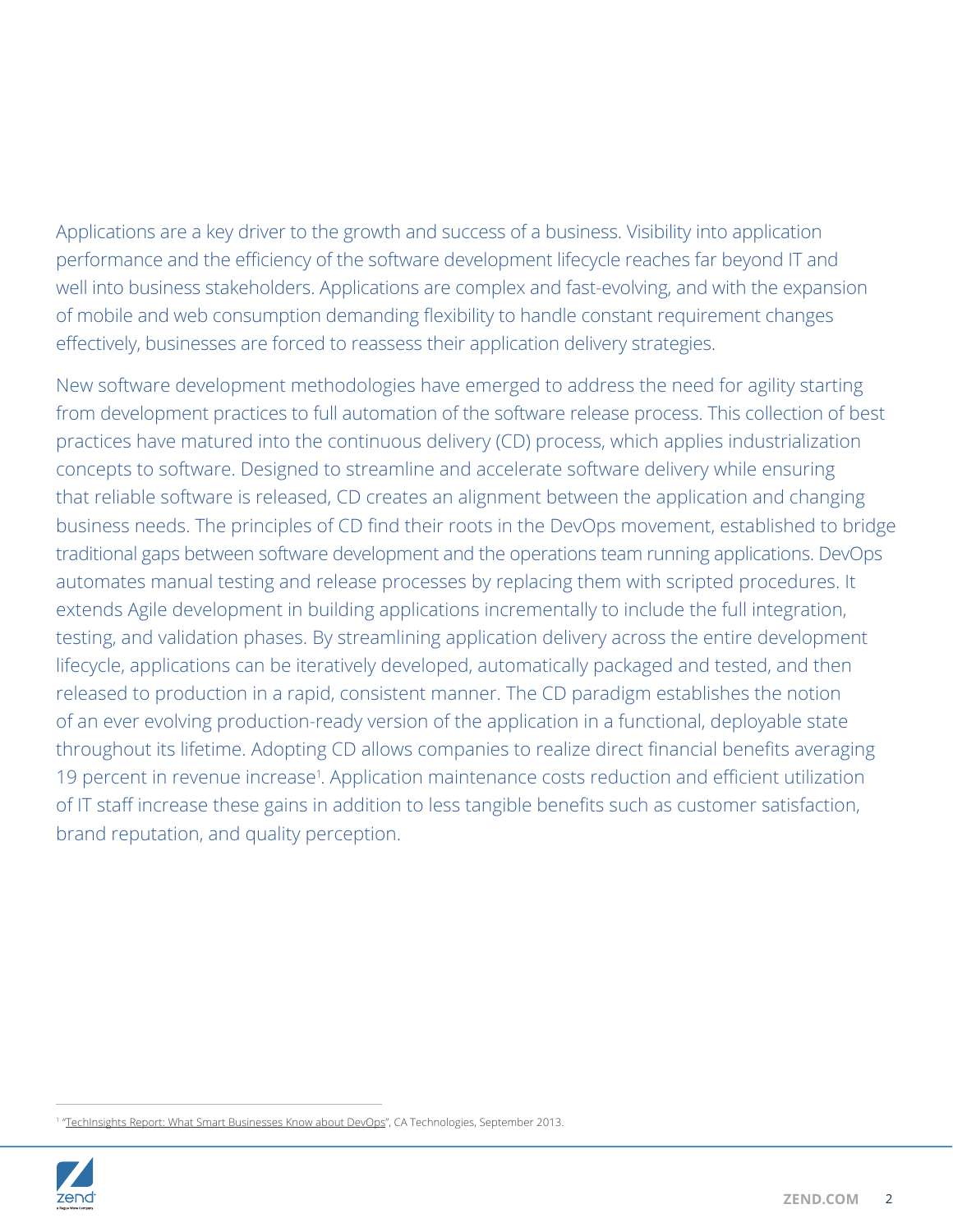### DISRUPTIONS HAVE ALREADY CHANGED SOFTWARE DELIVERY

Cloud technology has commoditized IT environments, creating more freedom of choice for running production applications. On demand, flexible computing capacity changed the economic models for application infrastructure. Cloud allows infrastructure decisions to shift based on cost assessments and real time traffic patterns rather than cumbersome IT dependencies. As a consequence, the production environment becomes less predictable and can change multiple times during the life of an application. At the beginning of 2011 only 20 percent of Zynga's daily active users were running on the company's private cloud while 80 percent were on the public cloud. Just a year later, nearly 80 percent of Zynga's active users were running on their private cloud<sup>2</sup>. Modern applications are becoming infrastructure-agnostic and developers must adjust their processes to support application delivery practices in which the business logic code is portable and can run virtually anywhere. Enabling the organization to take advantage of production flexibility requires the design to anticipate hybrid and changing production environments. Developers cannot rely on a single production target over the lifetime of the application.

New systems of engagement, in particular the vast expansion of mobile and web application access, force companies to react quickly to shifts in end users' behavior and adjust to scale and usage pattern swings. Zynga, for example, grew its pool of servers by as much as 1,000 per week over a two year period in order to accommodate booming traffic driven by social media games<sup>2</sup>. This scale burst was unimaginable prior to the distribution of rich mobile apps and social web consumption. This massive expansion in the number of connected devices is still in full motion. IDC expects the installed base of connected devices will be approximately 212 billion globally by the end of 2020. This will include 30.1 billion installed autonomous connections in 2020<sup>3</sup>. The ability to develop and deliver high-quality software faster is crucial to companies trying to capitalize on mobile use expansion, creating rapid and massive shifts in application workloads.

The majority of development projects still haven't reached a level of maturity that can address a rapid delivery mindset. In a survey of more than 4000 developers<sup>4</sup> commissioned by Rogue Wave Software, 87 percent of respondents reported having experienced delays in moving their applications from development to production. When asked to identify their main challenges, 68 percent pointed to lack of automation and environment inconsistencies as the main cause of release delays while 15 percent pointed out lack of collaboration between development and operations.

<sup>&</sup>lt;sup>4</sup> "[Zend Developer Pulse Survey](http://static.zend.com/topics/Zend-Developer-Pulse-report-Q2-2013-0523-EN.pdf)", Zend, a Rogue Wave company, June 2013.



<sup>&</sup>lt;sup>2</sup> "<u>[Zynga Moves 1 Petabyte of Data Daily; Adds 1,000 Servers A Week](http://techcrunch.com/2010/09/22/zynga-moves-1-petabyte-of-data-daily-adds-1000-servers-a-week/)</u>", Leena Rao, techcrunch.com, September 2010.

<sup>&</sup>lt;sup>3</sup> "<u>The Internet of Things Is Poised to Change Everything, Says IDC</u>", Business Wire, October 2013.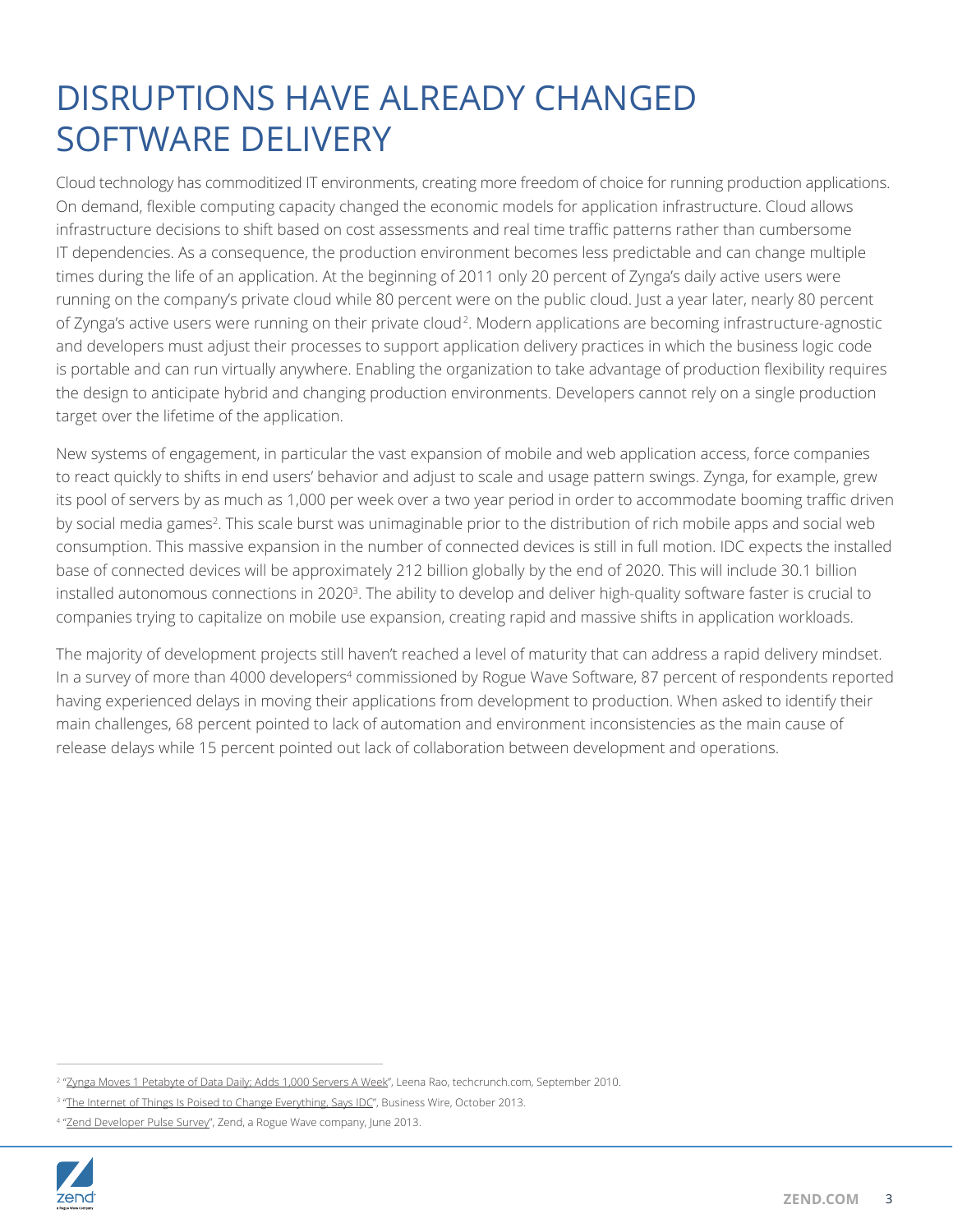

Early DevOps initiatives focused on accelerating software delivery, and changing the culture to establish better collaboration. DevOps promotes stronger communication skills and gives developers a wider responsibility over the application. Overall the intent is not for a single entity to cover both application development and management, nor to encourage developers and operations to perform each other's duties, but rather smooth the collaboration between these groups. The requirement for more multidisciplinary skills for developers created a new DevOps role combining application development skills, IT operations understanding, and infrastructure automation techniques. IDC's 2014 survey revealed that 43 percent of the Fortune 1000 companies' respondents were already using some DevOps practices. An additional 40 percent were evaluating DevOps methodologies<sup>5</sup>.

# YOUR CFO SHOULD SUPPORT DEVOPS, TOO

The DevOps movement, initiated primarily by developers, laid the groundwork for more comprehensive software delivery automation practices that gradually matured. Software can now be delivered at will rather than at planned intervals, hence CD. Adopting a CD methodology requires not only a change of mindset but a change of tools, standardization on new processes, and implementation of best practices. Integrating the proper tools into the release process automates distinct manual tasks and synchronizing steps in the release cycle. At its best, such a process requires no manual intervention other than quality control and regulatory checks, in essence industrializing software development. Companies implementing CD practices are therefore industrializing software manufacturing by applying an assembly line approach to the software delivery process.

<sup>&</sup>lt;sup>5</sup> "IDC's DevOps Best Practice Metrics: Fortune 1000 Survey", IDC, December 2014.

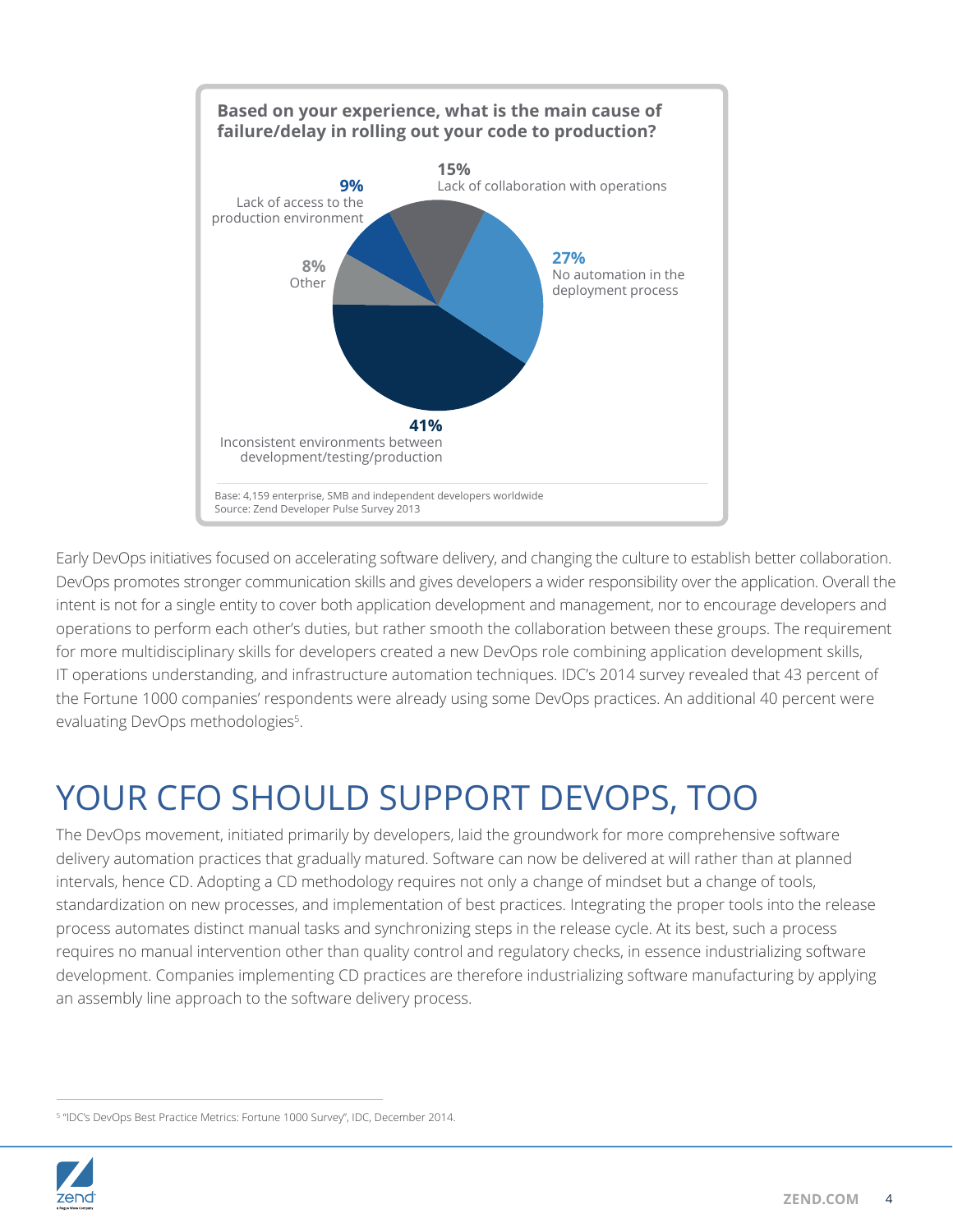A survey commissioned by CA Technologies reveals an average of 19 percent revenue increase directly attributed to the adoption of DevOps methodologies<sup>1</sup>. A drill down to the most common financial attributes of DevOps adoption provides more clarity. Automating the software delivery benefits the organization financially in multiple value areas:

- Revenue gains from enhanced developers productivity and reduction of IT headcount waste
- Revenue gains from accelerated time to market of new functionality
- Gains from cost reduction of application failures resulting from increased quality
- Gains from flexibility in the IT environment



Automation of manual tasks and consistency of the environments, minimizes the amount of repetitive error-prone work done by developers and reduces IT headcount waste. The IT Ops & DevOps productivity report<sup>6</sup> shows that DevOps-oriented teams consistently invest more in proactive automation and process improvement tasks while saving on average about 4.9 hours per week per person delivering their core IT tasks. DevOps-oriented teams gain an overall 7.2 hours or 16 percent of productivity per week. Developers also spent significant time on problem resolution and

<sup>&</sup>lt;sup>6</sup> "<u>[IT OPS & DEVOPS PRODUCTIVITY REPORT 2013 TOOLS, METHODOLOGIES AND PEOPLE](http://zeroturnaround.com/rebellabs/rebel-labs-release-it-ops-devops-productivity-report-2013/)</u>", Rebel Labs/ZeroTurnaround, April 2013.



<sup>&</sup>lt;sup>1</sup> "<u>[TechInsights Report: What Smart Businesses Know about DevOps](https://www.ca.com/us/register/forms/collateral/techinsights-report-what-smart-businesses-know-about-devops.aspx)</u>", CA Technologies, September 2013.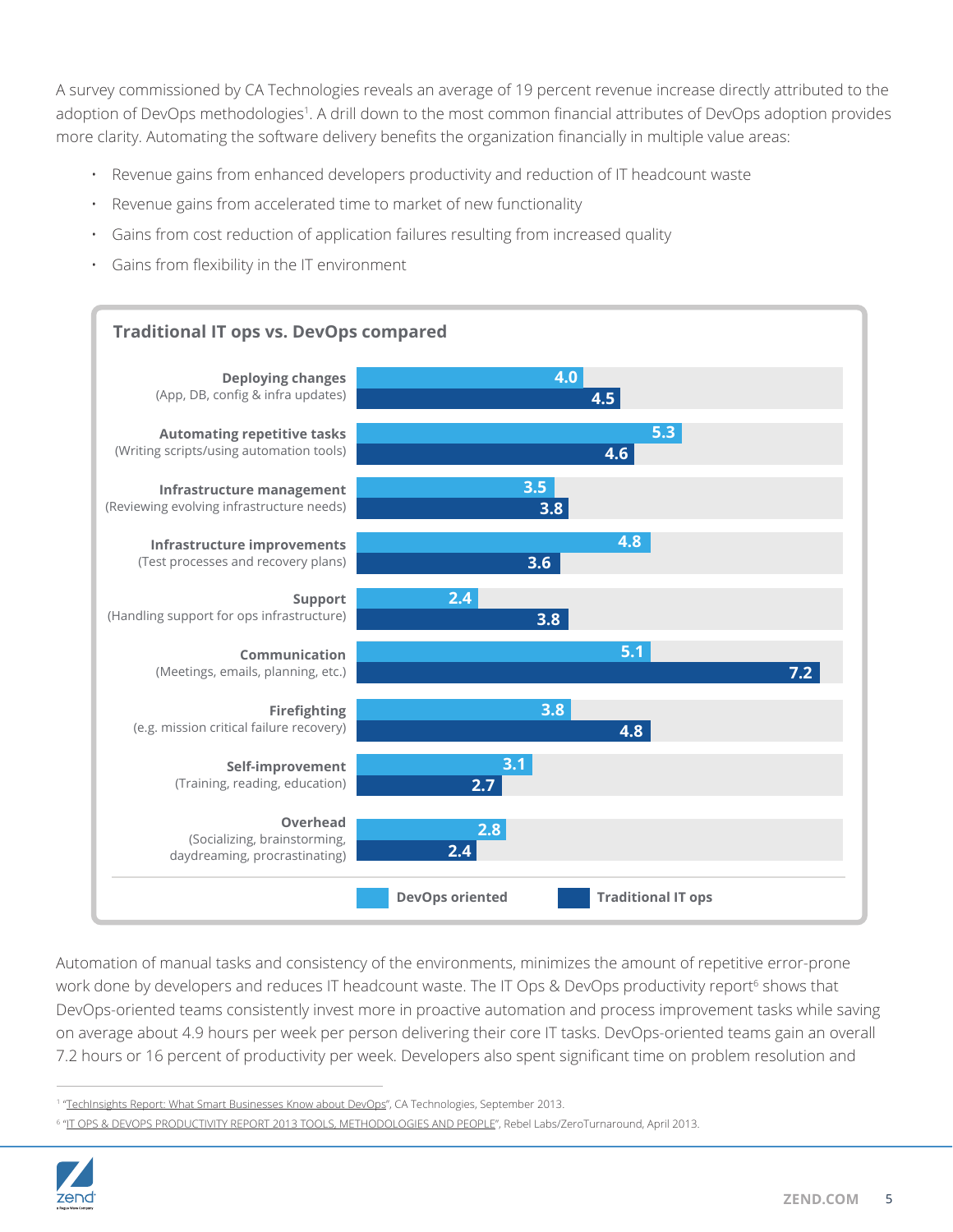maintenance versus developing new functionality. The Zend Developer Pulse survey finds that the majority of developers spend 30-40 percent of their time finding and resolving problems and not implementing new functionality<sup>4</sup>. A CD process that incorporates comprehensive diagnostics methodologies, including static and dynamic analysis, significantly reduce the time developers spend on problem resolution. Diagnostic solutions shorten the problem isolation and identification tasks which consume the most time often reducing the overall resolution time by at least 50 percent to a total saving of up to 18 percent in developer's productivity.

Much like an automated assembly line, CD allows the software manufacturing organization to produce new, reliable code on an ongoing basis. Delivering enhancements to address the current market needs and security threats drives direct revenue and provides competitive edge. The business impact of accelerating time to market credited to shorter cycles depends on the industry and is specific to each company, averaging 20 percent and increasing when software drives the majority of the revenue. CA Technologies finds a 20 percent average reduction in time to market and a 21 percent growth in new functionality delivered to the business<sup>1</sup>. Flexibility in the software manufacturing process not only ensures faster delivery of revenue generating applications, but it also enables more advanced organizations to adjust their IT infrastructure costs based on changing market conditions and price fluctuations. Companies increase their profitability by scaling their environments up or down based on demand, transitioning between cloud vendors or hybrid environments, and taking advantage of the flexibility in the commoditized IT space.

Quality is one of the major concerns and a usual driver of high costs and project delays. Application errors are expensive and negatively impact organizations in the form of reputation damages, customer loyalty, and direct financial impacts. Improving application quality is often the trigger behind building a DevOps practice. IDC finds that critical failures in production applications at Fortune 1000 companies reach \$500,000 to \$1 million per hour7 . The State of DevOps survey finds that high performing organizations experience at least 50 percent fewer failures and restore service 12 times faster than their peers<sup>7</sup>. Organizations practicing DevOps demonstrated a mean time to recover of less than an hour in 47 percent of incidents compared to 17 percent in a traditional IT practice<sup>8</sup>. 40 percent of the companies practicing DevOps are able to restore services in under 30 minutes and only 22 percent take 60 minutes or more<sup>9</sup>. Even a very conservative estimate still demonstrates 30-minute resolution time acceleration per incident by adopting DevOps. The National Institute of Standards and Technology indicates that the cost of finding errors in production are 6-30 times higher compared to identifying them during the development and testing cycle. The actual costs of fixing defects discovered in production can become tremendous when the software is embedded and can't be easily updated or when the application processes high-value transactions. Quality improvements and earlier defect detection are bigger adoption drivers in such applications.

CD provides best practices for optimizing each stage in the application delivery process. An automated manufacturing assembly line assumes a reliable, consistent, and high-quality supply chain. To achieve code consistency and quality, development teams adopt Agile software methodologies and mandate the use of diagnostics tools at the individual developer level while automated testing and environment provisioning assure that high-quality standards are maintained all the way to production.

<sup>9</sup> "Zend Developer Pulse Survey", Zend, a Rogue Wave company, 2014.



<sup>&</sup>lt;sup>1</sup> "[TechInsights Report: What Smart Businesses Know about DevOps](https://www.ca.com/us/register/forms/collateral/techinsights-report-what-smart-businesses-know-about-devops.aspx)", CA Technologies, September 2013.

<sup>&</sup>lt;sup>4</sup> "<u>[Zend Developer Pulse Survey](http://static.zend.com/topics/Zend-Developer-Pulse-report-Q2-2013-0523-EN.pdf)</u>", Zend, a Rogue Wave company, June 2013.

<sup>7</sup> "DevOps and the Cost of Downtime: Fortune 1000 Best Practice Metrics Quantified", IDC, December 2014.

<sup>8</sup> "2013 State of DevOps Report", Puppet Labs & IT Revolution press, 2013.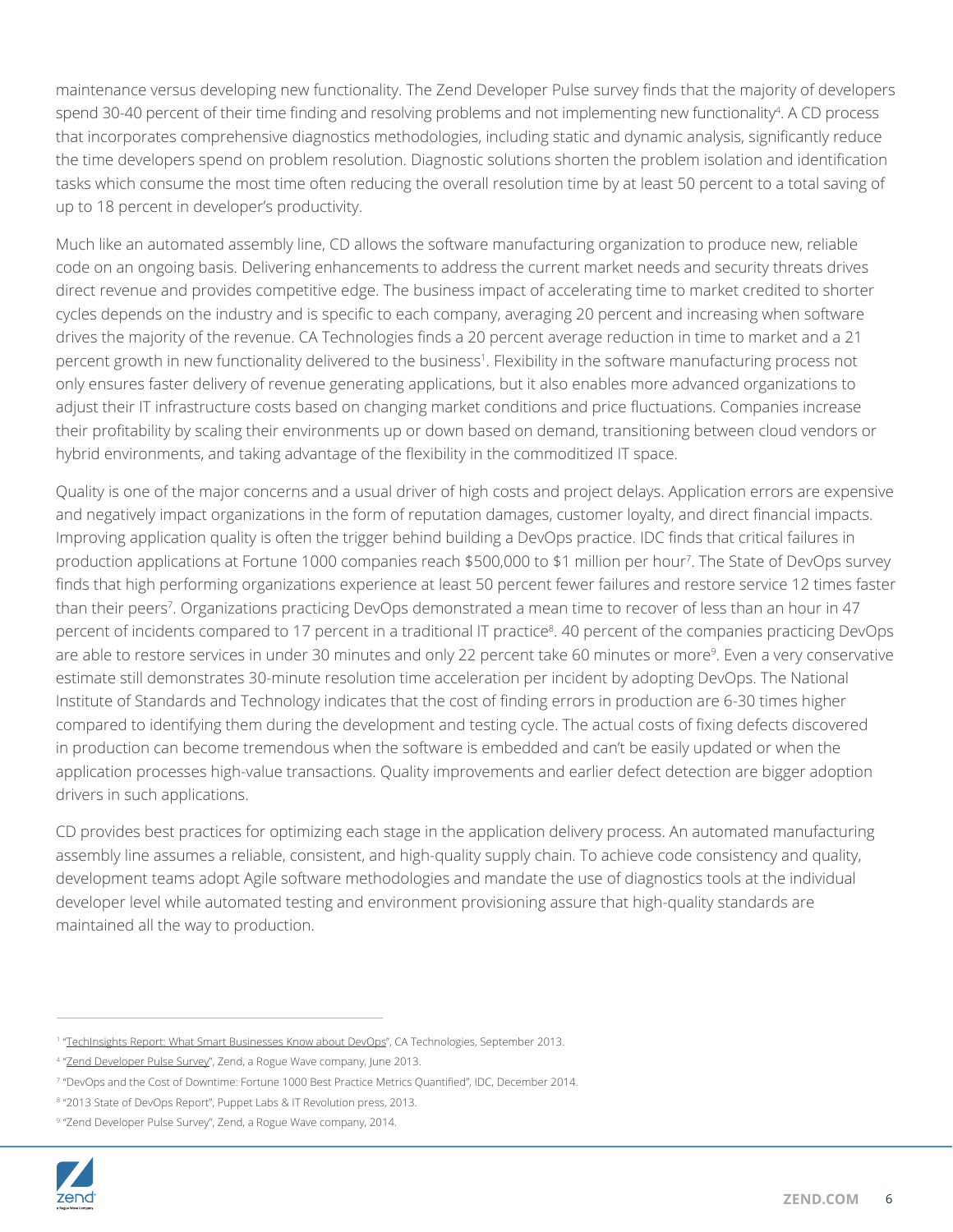# THE KEY PRINCIPLES OF DEVOPS MATURITY

For DevOps cultural change to mature into effective CD practice, the IT leadership must adopt and embrace a number of key principles.

- **• Production readiness** The fundamental principle behind CD is the ability to deliver a production-ready release on demand. The organization must reach a maturity level in which the application code is always in a productionready state. Production readiness does not necessarily mean that the application is deployed to production on a continuous basis, but rather the organization retains the ability to do so at will.
- **• Uncompromised quality** Software quality cannot be compromised at any point and the development organization has to prioritize high quality over new features. Ensuring a consistent high quality requires developer's responsibility and proper tooling. It demands tiers of comprehensive testing: Unit testing and static analysis before build and automated functional testing, load, and endurance testing with proper runtime diagnostics tools in place. Quality failures abort the build process until resolution.
- **• Repeatable delivery** The entire software delivery process from build through staging to production must be reliably repeatable so that each iteration is performed in an identical manner. This is achieved by adopting IT tasks automation. Repeated manual tasks that are prone to errors and inconsistencies are also wasting expensive IT resources and time. Automation of these tasks is a prerequisite to any successful CD process.
- **• Frequent build and integration** A CD environment operates with the notion that changes to the application code between build cycles are minimal. Agile, incremental development is practiced alongside CD to ensure that the development project is broken into short iterations. Builds are triggered on all code checked-in to ensure that problems are isolated and addressed quickly.
- **• Application stack consistency** The application stacks should be consistent and automatically provisioned to eliminate environment configuration inconsistencies. Consistency also accelerates the developer's and IT problem resolution capability as it reduces the failures related to application external dependencies.
- **• Diagnostics and application management**  High code quality requires problem detection and immediate resolution as defects occur. Fast and meaningful diagnostics data becomes critical to a successful CD implementation. Static analysis and dynamic analysis tools are sequentially deployed during the build cycle providing developers with the insight and drill down data. Lack of developer insight and diagnostics information allows defects to slip through and delay the ability to deliver a quality build.
- **• Broad test automation coverage** Test automation is a prerequisite to ensure high quality and production readiness. Unit tests and multiple layers of automated functional tests are implemented to identify potential issues and regressions. Developers are required to develop unit tests for each submitted piece of code. Automated code quality and unit testing during the integration phase should cover at minimum 75 percent of the code base10 to establish a reliable process. Automation could run four to five times more tests compared to manual testers<sup>11</sup>, and should be coupled with diagnostic tools to accelerate resolution.

<sup>11</sup> "Automated testing ROI: fact or fiction?" Hewlett-Packard Development Company, February 2009.



<sup>&</sup>lt;sup>10</sup> "Continuous delivery: reliable software releases through build, test, and deployment automation", Jez Humble and David Farley, Addison-Wesley, 2011.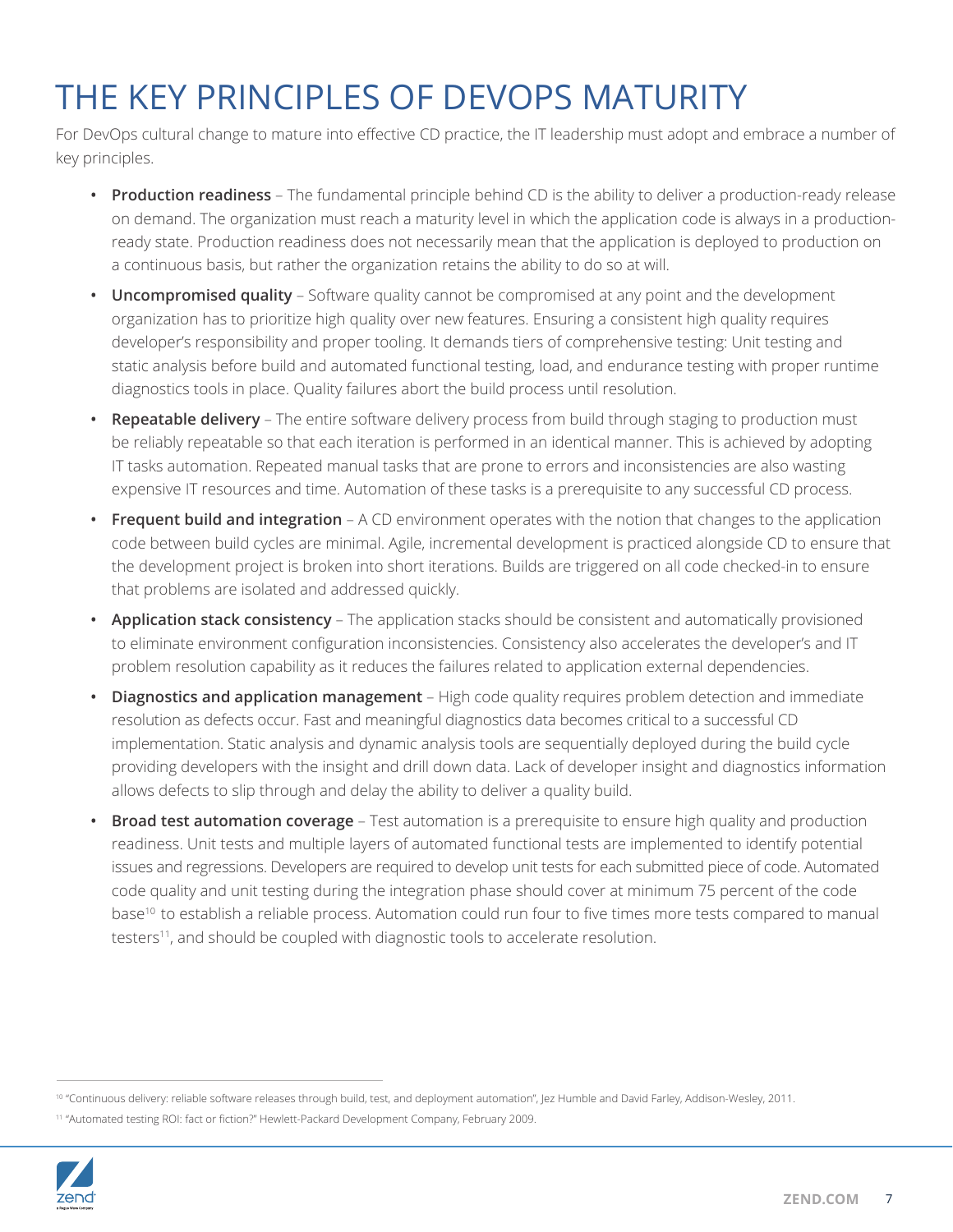# SO WHERE IS MAINSTREAM ADOPTION?

DevOps practices see a significant rise in adoption across industries, though misconceptions tend to delay implementation of a complete CD process. About 50 percent of developers surveyed for the Zend Developer Pulse report have adopted at least one DevOps-oriented practice in their organizations and about 30 percent were in the process of adopting additional methodologies. However, only 5 percent of developers have adopted the full set of practices required for establishing a CD process. That gap is often a factor of initiatives driven by developers compared to a comprehensive company strategic move. The perceived upfront investment is often considered too high, but moreover, there is a notion that establishing a CD practice is a massive undertaking that interrupts the organization for a considerable length of time. Thirty-five percent of companies that have adopted or are looking to adopt DevOps practices see cost and time as their primary barrier to move forward, while 32 percent find their biggest challenge as lack of knowledge on how to begin the journey<sup>12</sup>. Since CD is evolving from a collection of DevOps practices that can be implemented independently, over time and to different degrees of maturity, each of these — continuous integration, test automation, diagnostics, or release automation delivers business value autonomously. It is therefore more common to see companies adopting distinct elements of CD first with less disruption to the organization, and maturing gradually to demonstrate end-to-end automated release capability.

Netflix, Amazon, Facebook, and other industry leaders are publicly known for their ability to deliver new features quickly to production. Facebook, for example, developed principles and a management style that push its developers to continuously innovate and improve. The developers are moving and learning fast even if things get broken in the process<sup>13, 14</sup>. Facebook released new code to production twice a day<sup>5</sup>, using a dedicated release team and developing tools to ensure that new changes do not cause functionality outages. Amazon established its leadership as an Agile powerhouse releasing code to production hundreds of times each day. Impressive as these capabilities are, most organizations do not need to operate at such production release rates. That said, adoption of CD delivers significant productivity, efficiency, and financial benefits even when the organization doesn't require frequent deployments to achieve its business goals. This is a fundamental difference between continuous deployment that suits primarily vendors providing online services and continuous delivery which provides organizations with the flexibility to release at will. In fact, many enterprise DevOps organizations that implement CD keep sufficient and strict acceptance validation and authorization gates prior to actually pushing an application package to production.

Organizations tend to adopt DevOps over time and gradually progress along the maturity curve. The route to DevOps typically begins with developers' commitment to code quality, version control, and proper unit testing. Learning from organizations that already started the transformation of their software delivery process we can see that 60 percent of DevOps-oriented organizations have adopted continuous integration and application diagnostics solutions according to the Developer Pulse Survey. These are common practices to adopt first. Infrastructure standardization and comprehensive test automation are practiced at about 30 percent of these organizations<sup>11</sup> and bring the organizations closer to a complete process. Eighty-five percent of developers that already implemented some DevOps practices have realized the benefits and based on their initial gains, they intend to embrace a more complete process over time.

<sup>14 &</sup>quot;Mark Zuckerberg's letter to investors: The Hacker Way", wired.com, February 2012.



<sup>5</sup> "IDC's DevOps Best Practice Metrics: Fortune 1000 Survey", IDC, December 2014.

<sup>11</sup> "Automated testing ROI: fact or fiction?" Hewlett-Packard Development Company, February 2009.

<sup>&</sup>lt;sup>12</sup> "[Zend Developer Pulse Survey"](http://static.zend.com/topics/zend-developer-pulse-survey-report-Q2-2012-0612-EN.pdf), Zend, a Rogue Wave company, August 2012.

<sup>13 &</sup>quot;Eacebook's Zuckerberg explains 'the Hacker Way", Benny Evangelista, SFGate, February 2012.